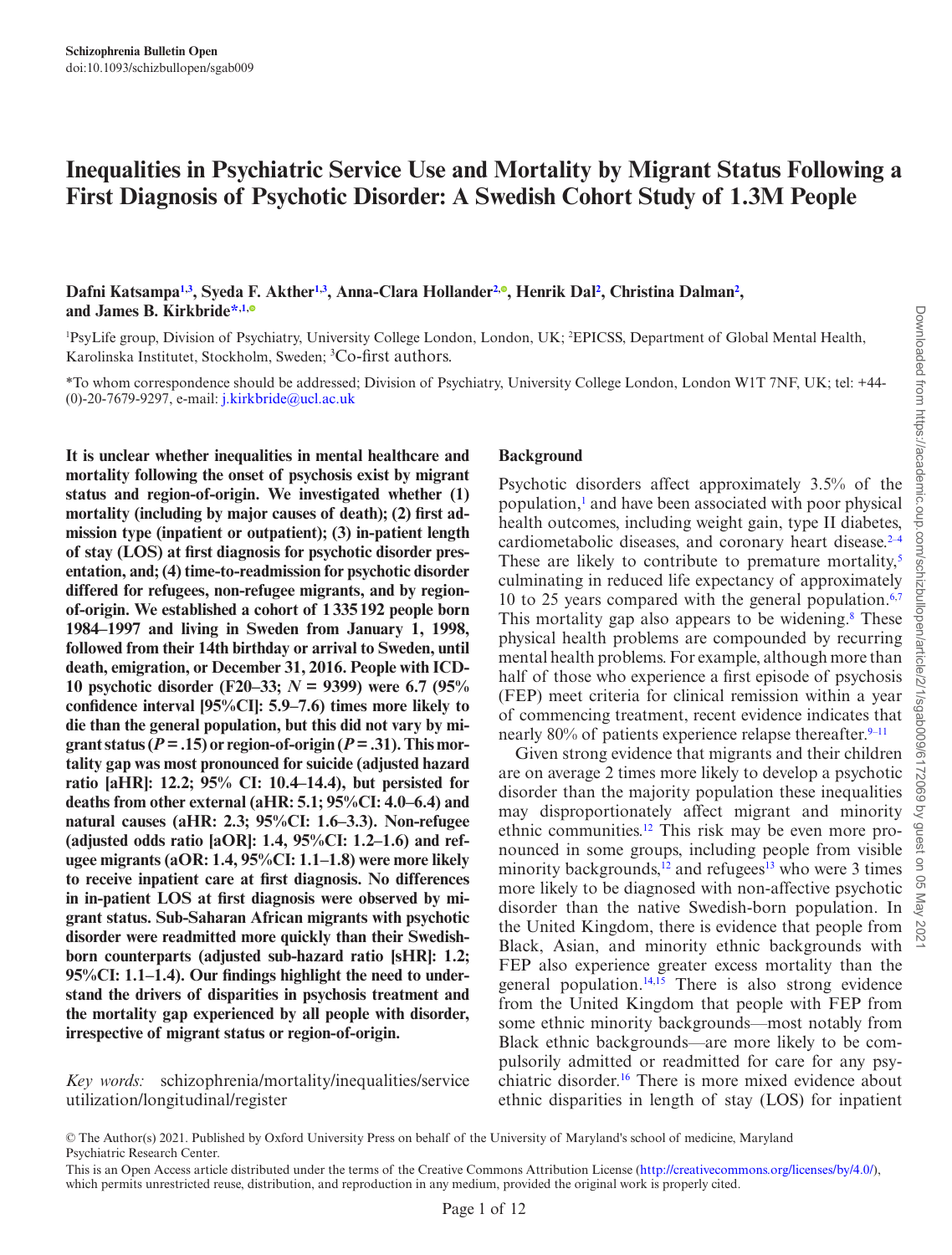stays following FEP in the United Kingdom. Two studies suggest that several ethnic groups, $17$  including people of Black ethnic origin<sup>[17,](#page-10-5)18</sup> experienced longer LOS than White participants, and that LOS was longer for people diagnosed with psychosis than other conditions.[17](#page-10-5) By contrast, another study reported a reduction in inpatient stays in Black Caribbean compared with White FEP participants receiving intensive community treatment.<sup>[19](#page-10-7)</sup> There is also some evidence that people of Black and Asian ethnic origins in the United Kingdom were more and less likely, respectively, to be readmitted following FEP than their White counterparts.<sup>[20](#page-10-8)</sup>

Outside of the United Kingdom, these issues have received less attention, with more mixed evidence available.[21](#page-10-9) For example, no previous studies have examined whether the mortality gap between people with FEP and the general population varies by migrant status, although migrants in general population samples appear to have lower mortality rates than native-born populations, $22,23$  $22,23$  $22,23$ and migrants with FEP appear less likely to die by suicide, $21$  as found in the general population.<sup>24</sup> Recent evidence from Sweden has found that several migrant groups were at elevated risk of compulsory admission compared with Swedish-born individuals,<sup>25</sup> supporting UK findings. With respect to readmission, data from New Zealand supports higher readmission rates following a psychiatric diagnosis, $26$  including FEP, $27$  for people of Maori ethnicity compared with the White majority group, while another Canadian study found no evidence that ethnicity was a predictor of admission after a FEP diagnosis.<sup>28</sup> In Switzerland, one study found that immigrants had lower readmission rates than their Swiss-born counterparts,<sup>[29](#page-10-17)</sup> but another recent study from the same country suggested higher relapse rates and worse symptomatology amongst migrants who had also experienced adversity.<sup>30</sup> In the United States, another study reported that African-American participants with psychotic disorders had shorter LOS than White participants, while Asian and Native American participants experienced longer LOS.<sup>[31](#page-10-19)</sup> No differences in LOS by migrant status were reported in a study in Italy.<sup>32</sup>

To our knowledge, no study has examined disparities in multiple outcomes following FEP—including mortality, type of admission (inpatient or outpatient), LOS or readmission risk—by migrant status in a single study. Understanding these issues would provide vital information for service planners and public health to reduce potential inequalities in psychosis care. We investigated these issues in a cohort of people with a first diagnosis of non-organic psychotic disorder in Sweden, using national register data. Sweden provides a highly suitable setting to investigate these issues. It has a universal healthcare system, including for psychiatric care, free at the point of access for all residents, including refugees. As an European Union (EU) member state, citizens of all EU countries are entitled to work

and live in Sweden. In addition, Sweden provides asylum to a large number of refugees and their families from many regions, particularly East Africa, Iraq, Iran, Afghanistan, and countries which were part of the former Yugoslavia (Bosnia and Herzegovina, Croatia, Macedonia, Montenegro, Serbia, and Slovenia). Before 2016, Sweden received more refugees than any other EU county on a per capita basis. We hypothesized that compared with the Swedish-born population with a psychotic disorder, refugee and non-refugee migrants with a psychotic disorder would be more likely to (1) receive inpatient hospital care at first presentation; (2) have longer inpatient care at first admission; (3) be readmitted more quickly after their first recorded diagnosis; and (4) face similar mortality gaps to their Swedish-born counterparts. Consistent with evidence elsewhere on ethnic disparities in mental healthcare, we hypothesized that where these inequalities existed, they would be greater for refugee and non-refugee migrants from regions-of-origin where participants were more likely to be of visible minority status in Sweden (ie, Africa, the Middle East, and Asia).

### **Methods**

#### *Sample*

Our initial sample was extracted from Psychiatry Sweden, a large, longitudinal database of several linked national Swedish registers containing anonymized data on all people in Sweden granted permanent residency. We used the Register of the Total Population (RTP) to define an initial cohort of people, born between 1984 and 1997, alive and living in Sweden on their 14th birthday, or date of arrival in Sweden, if later. Our cohort was restricted to people born in Sweden to 2 Swedish-born parents, or refugee and non-refugee migrants (born overseas) who arrived in Sweden from January 1, 1998, from regions of origin (Asia, Eastern Europe including Russia, the Middle East & North Africa, Sub-Saharan Africa) with greater than 1000 refugees in the RTP to ensure valid comparisons ([Supplementary Table 1\)](http://academic.oup.com/schizophreniabulletin/article-lookup/doi/10.1093/schizbullopen/sgab009#supplementary-data), consistent with our previous approach.<sup>[13,](#page-10-1)33</sup> Migrants who arrived before 1998 were excluded because data on refugee status was not routinely available before this time. We also excluded undocumented or temporary migrants, and people born in Sweden to at least one foreign-born parent from this study.

#### *Outcomes*

We included 4 outcomes in our study: (1) all-cause mortality as recorded in the Causes of Death Register for people who did and did not receive a first diagnosis of International Classification of Diseases (10th revision) (ICD-10) non-affective or affective psychotic disorder (F20–33) recorded in the National Patient Register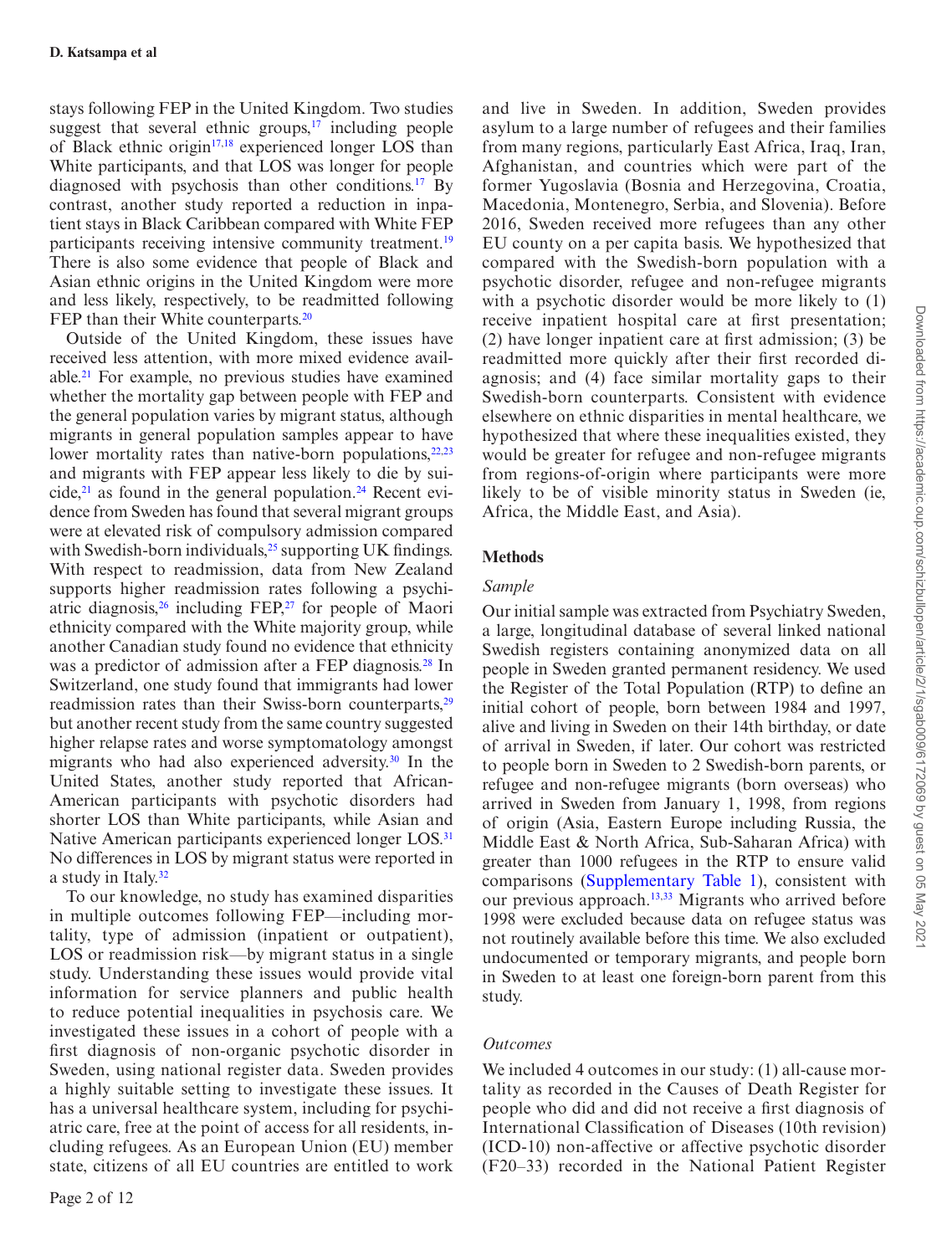(NPR). In post hoc analyses, we also examined these mortality gaps for major cause-specific deaths relevant to this cohort, recorded as the underlying causes of death in the register, including (a) deaths by suicide  $(X60-84)$  and undetermined intent  $(Y10-34)$ , (b) deaths due to other external causes (all other ICD-10 Chapter 20, codes beginning V, W, X, and Y), and (c) natural causes (causes of death defined according to ICD-10 Chapters 1–18). In a cohort restricted to people diagnosed with psychotic disorder, we also included the following outcomes, (2) admission type at first presentation (inpatient or outpatient) as recorded in the NPR, (3) time-to-readmission for psychotic disorder, and (4) for participants admitted for in-patient care at first diagnosis, LOS in days.

For all-cause and cause-specific mortality, we followed the whole sample from their 14th birthday or date of immigration if later, until date of death, emigration or December 31, 2016, whichever was sooner. For first admission type, if a participant had both in patient and outpatient records for the same day, we recorded this as an inpatient contact. For readmission, we followed participants from date of first diagnosis until a second contact in the NPR for psychotic disorder, emigration, death, or December 31, 2016, whichever was sooner. We defined a second contact (ie, time-to-readmission) as a second recorded diagnosis of psychotic disorder in the NPR more than 28 days after the index diagnosis, to minimize the possibility that a second diagnostic date recorded in the NPR was part of a participant's treatment for their first diagnosis. This cut-off was chosen based on local clinical and register expertise (CD, HD). Finally, to estimate inpatient LOS at first diagnosis, we estimated the days between the inpatient date and discharge date recorded in the NPR.

#### *Exposures*

For mortality as an outcome, our primary exposure was a diagnosis of psychotic disorder. For other outcomes around psychiatric care use, our primary exposure was migrant status, defined as people (1) born in Sweden to 2 Swedish-born parents (henceforth, the "Swedish-born population"); (2) people granted asylum under Swedish law and meeting the UNHCR definition of refugee status due to threat of persecution, conflict or other humanitarian crises (UNHCR, 2011) (henceforth refugee migrants); and (3) people born outside of Sweden and permanently settled in Sweden without refugee status (henceforth, "non-refugee migrants") from one of the regions-of-origin stated above. As a secondary exposure, we classified participants by region-of-origin, as defined above and in [Supplementary Table 1.](http://academic.oup.com/schizophreniabulletin/article-lookup/doi/10.1093/schizbullopen/sgab009#supplementary-data) Migrant status and region-of-origin were considered as effect modifiers of the association between psychotic disorder and mortality.

#### *Confounders*

We controlled for sex, age, disposable income and urban residency at cohort entry (age 14 or date of first immigration to Sweden, if later). For mortality and readmission as outcomes, age was treated as time-varying covariate in survival analyses (see below). For other outcomes, age group at diagnosis of psychotic disorder was used.<br>For both definitions of age, we categorized age into For both definitions of age, we categorized age into the following groups (14–17, 18–21, 22–25, 26–29, and 30–33 years).

Individualized disposable income was estimated from data in the longitudinal integration database for health insurance and labor market studies (LISA) register. Individualized disposable income was based on total annual family income, including benefits, pensions and salary/wages, weighted for household size and composition (ie, dependents). The earliest age at which this was recorded in the LISA register was 16 years, or on arrival in Sweden if later. We classified disposable income into quintiles for the relevant calendar year, relative to the total population in Sweden, to control for inflation. Urban residency was measured as population density at age 14 years old or immigration to Sweden, if later, based on each individual's Small Area Marketing Statistics (SAMS) area of residence. SAMS are small area geographical units created by Statistics Sweden of 1000–2000, based on election districts in more rural areas, and by dividing cities into socioeconomically homogenous neighborhoods[.34](#page-10-22) We estimated population density from the RTP in each year, divided by the SAMS area (in square kilometers) to give the total population density (people per square kilometer [ppskm]), which we treated as a continuous variable transformed onto the natural logarithm scale given strong positive skew. For all outcomes restricted to people diagnosed with a psychotic disorder (admission type, LOS, time-to-readmission), we also controlled for diagnosis (ICD-10 non-affective [F20– 29] vs affective [F30–33] psychotic disorder).

#### *Statistical Analyses*

*Mortality Outcomes.* First, for the whole cohort, we presented descriptive statistics including crude all-cause mortality rates by migrant status, region-of-origin and diagnosis of psychotic disorder. Second, we fitted Competing Risks Regression (CRR) models to estimate unadjusted and adjusted sub-hazard ratios (sHRs) and 95% confidence interval (95%CIs) to estimate the allcause mortality gap between the general population and participants diagnosed with psychotic disorder. Third, we tested whether this mortality gap differed by migrant status or region-of-origin, tested via likelihood ratio tests (LRTs) of models with and without the relevant interaction term(s). We repeated these analyses for cause-specific mortality gaps for people with psychotic disorder, and considered whether these differed by migrant status. We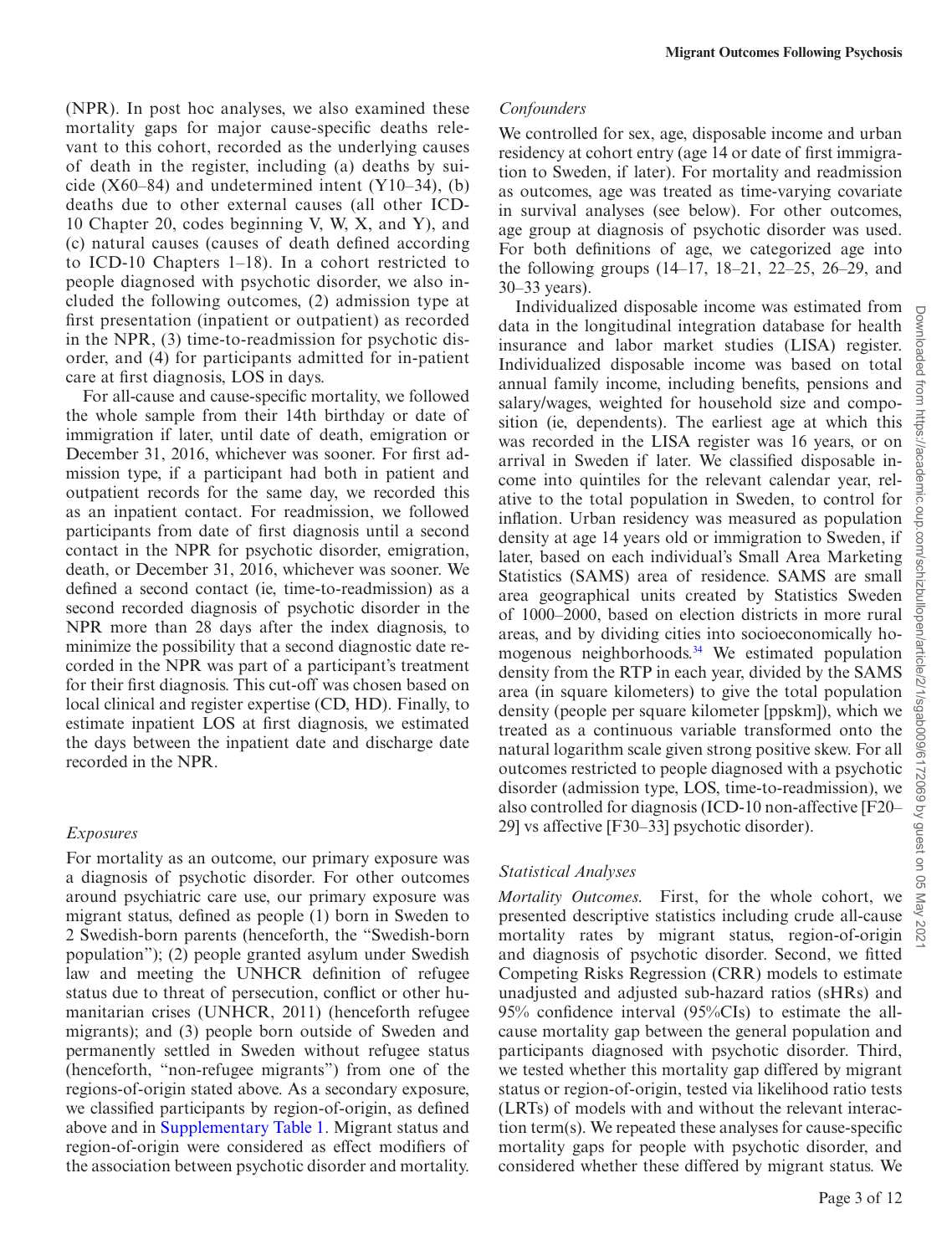fitted cause-specific models using less computationallyintensive Cox proportional hazards models instead of CRR, as evidence from our all-cause mortality analyses suggested the 2 gave comparable point estimates of risk [\(Supplemental Table 2](http://academic.oup.com/schizophreniabulletin/article-lookup/doi/10.1093/schizbullopen/sgab009#supplementary-data)).

*Time-to-readmission, Admission Type, and LOS.* We modeled time-to-readmission in the subsample of the cohort diagnosed with psychotic disorder during the follow-up period. We repeated the analytical procedure for mortality, including use of CRR, which we considered to be more appropriate than more conventional Cox proportional hazards survival analysis for both mortality and readmission outcomes, since emigration may have been a plausible competing risk for each. We analyzed the association between admission type at first diagnosis of psychotic disorder (inpatient vs outpatient) and migrant status or region-of-origin using logistic regression, and LOS as an outcome (restricted to the in-patient sample) using linear regression.

For all outcomes, we conducted univariable and multivariable analyses, treating all confounders as *a priori*. We restricted analyses to complete case samples, with missingness explored descriptively. Finally, because migrant status and region-of-origin had the same reference category (ie, Swedish-born) we could not mutually adjust our models for both variables; to ascertain which exposure fitted the data better for each outcome, we inspected Akaike's Information Criterion (AIC) scores in the final multivariable model fitted with each exposure, where lower score indicated better model fit having penalized for model complexity. All analyses were performed using Stata, version 15.

# *Ethical Approval*

This study was approved by the Stockholm Regional Ethical Review Board (2010/1185-31/5).

#### **Results**

#### *Sample Characteristics*

We identified 1 335192 participants who met our inclusion criteria, including 133362 non-refugee migrants (10.0%) and 24 117 refugees (1.8%) ([table 1\)](#page-4-0). Over the follow-up period, 5472 (0.4%) people in this cohort died, with evidence this proportion was lower  $(0.2\%; P < .001)$ for refugee and non-refugee migrants. The sample also included 9399 people diagnosed for the first time with a psychotic disorder during follow-up (0.7%), which varied by migrant status  $(0.7\%$  to 1.3%;  $P < .001$ ) and was highest for refugees. A higher proportion of non-refugee (52.9%) and refugee (54.2%) migrants were admitted as in-patients for their first diagnosis of psychotic disorder compared with the Swedish-born population (44.0%; *P*

< .001), but we observed no differences in median LOS (12 days; interquartile range [IQR]:  $3-31$ ;  $P = .85$ ) or proportion of participants readmitted (64.4%;  $P = .16$ ) by migrant status. Participants from Sub-Saharan African made up the lowest proportion of non-refugee migrants  $(11.6\%)$ , but the second-highest proportion of refugee migrants (36.8%), while participants from the Middle East made up the highest proportion of both non-refugee (32.8%) and refugee (37.6%) migrants. Refugee migrants were more likely to be men (57.7%) than in the Swedishborn (51.3%) or non-refugee migrant (49.4%) samples (*P* < .001), and a higher proportion of non-refugee (93.5%) and refugee (97.4%) migrants belonged to the lowest income quintile group compared with Swedish-born participants (57.2%;  $P < .001$ ). Median levels of population density were similar for Swedish-born and refugee participants, but notably higher for non-refugee migrants  $(P < .001$ ; [table 1\)](#page-4-0).

# *All-cause Mortality*

The crude mortality rate was higher in people diagnosed with non-affective psychosis (226.4 per 100000 personyear; 95%CI: 201.0–255.0) than in the remainder of the population (34.4; 95%CI: 33.5–35.3; [table 2](#page-5-0)). Further inspection of these mortality patterns suggested this mortality gap was present for all groups irrespective of migrant status and region-of-origin, with a suggestion that the crude difference in mortality rates between those with and without psychotic disorder was slightly more pronounced in refugees (303.5 vs 23.0 per 100 000 personyears) and Swedish-born participants (237.2 vs 35.2) than non-refugee migrants (96.3 vs 26.2).

Following CRR, mortality rates were 6.70 times higher (95%CI: 5.93–7.58) for people diagnosed with psychotic disorder than the remainder of the population, after adjusting for current age, sex, income quintile, and population density ([table 2](#page-5-0)). Although the sHR for this estimate varied from 4.86 (95%CI: 2.58–9.14) for non-refugee migrants to  $14.06$  (95%CI: 6.23–31.74) for refugees, there was only weak evidence of effect modification by migrant status (LRT  $P = .15$ ) and no evidence of such interaction by region-of-origin (LRT  $P = .31$ ). These findings were in partial contrast to the results of the same models run using Cox proportional hazards modeling, where the presence of effect modification between psychotic disorder and migrant status on mortality would have been interpreted as conventionally meeting statistical significance (ie, adjusted model LRT  $P = .03$ ; Supplementary [Table 2\)](http://academic.oup.com/schizophreniabulletin/article-lookup/doi/10.1093/schizbullopen/sgab009#supplementary-data).

# *Cause-Specific Mortality*

Of the 5472 deaths in this cohort up to aged 33 years old, primary causes of death in this cohort were distributed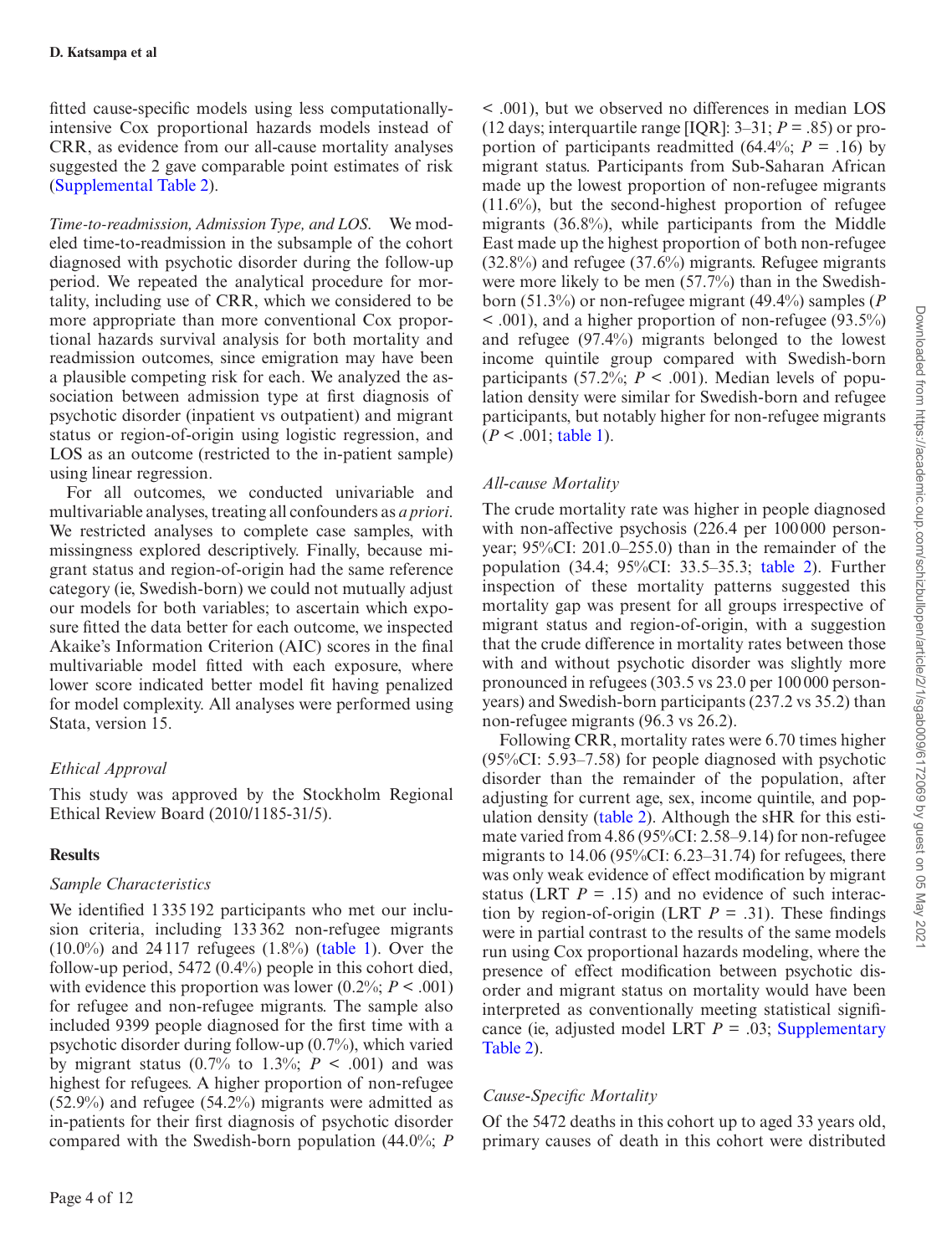|                            | Swedish-Born     |                          | Non-refugee Migrant |                          | Refugee Migrant |               | Descriptive Test           |
|----------------------------|------------------|--------------------------|---------------------|--------------------------|-----------------|---------------|----------------------------|
|                            | $\boldsymbol{N}$ | $\frac{0}{0}$            | $\cal N$            | $\frac{0}{0}$            | $\cal N$        | $\frac{0}{0}$ | Score $(df)$ ; P<br>valueb |
| Total <sup>a</sup>         | 1177713          | 88.2                     | 133362              | 10.0                     | 24117           | 1.8           |                            |
| Died                       | 5141             | 0.4                      | 280                 | 0.2                      | 51              | 0.2           | $174.3(2)$ ; <.001         |
| Psychotic disorder         | 8054             | 0.7                      | 1044                | 0.8                      | 301             | 1.3           | $120.8(2)$ ; <.001         |
| In-patient admission       | 3547             | 44.0                     | 552                 | 52.9                     | 163             | 54.2          | $38.8(2)$ ; <.001          |
| Median LOS [IQR] (days)    | 12               | $[3 - 30]$               | 13                  | $[3 - 31]$               | 14              | $[2 - 39]$    | $0.3(2); .85^{\circ}$      |
| Readmitted                 | 5166             | 64.1                     | 700                 | 67.1                     | 190             | 63.1          | 3.6(2); .16                |
| Region-of-origin           |                  |                          |                     |                          |                 |               |                            |
| Sweden                     | 1177713          | 100.0                    |                     | $\overline{\phantom{a}}$ |                 |               |                            |
| Sub-Saharan Africa         |                  | $\overline{\phantom{0}}$ | 15552               | 11.6                     | 8864            | 36.8          |                            |
| Asia                       |                  | L,                       | 35289               | 26.5                     | 4903            | 20.3          |                            |
| Eastern Europe             |                  | L,                       | 38797               | 29.1                     | 1295            | 5.4           |                            |
| Middle East                |                  | $\overline{\phantom{0}}$ | 43754               | 32.8                     | 9055            | 37.6          |                            |
| Age group at cohort exit   |                  |                          |                     |                          |                 |               | 11 248.6 $(8)$ ; <.001     |
| $14 - 17$                  | 4741             | 0.4                      | 2694                | 2.0                      | 254             | 1.1           |                            |
| $18 - 21$                  | 235478           | 20.0                     | 22824               | 17.1                     | 4405            | 18.3          |                            |
| $22 - 25$                  | 374192           | 31.8                     | 33673               | 25.3                     | 7202            | 29.9          |                            |
| $26 - 29$                  | 346695           | 29.4                     | 39943               | 30.0                     | 6691            | 27.7          |                            |
| $30 - 33$                  | 216607           | 18.4                     | 34228               | 25.7                     | 5565            | 23.1          |                            |
| <b>Sex</b>                 |                  |                          |                     |                          |                 |               | $573.4(2)$ ; <.001         |
| Male                       | 604428           | 51.3                     | 65928               | 49.4                     | 13903           | 57.7          |                            |
| Female                     | 573285           | 48.7                     | 67434               | 50.6                     | 10214           | 42.4          |                            |
| Diagnosis                  |                  |                          |                     |                          |                 |               | $23.7(2)$ ; <.001          |
| Non-affective psychosis    | 5901             | 73.3                     | 825                 | 79.0                     | 244             | 81.1          |                            |
| Affective psychosis        | 2153             | 26.7                     | 219                 | 21.0                     | 57              | 18.9          |                            |
| Disposable income quintile |                  |                          |                     |                          |                 |               | $62377.6(8)$ ; <.001       |
| 1 (lowest)                 | 594615           | 57.2                     | 97106               | 93.5                     | 17380           | 97.4          |                            |
| 2                          | 267800           | 25.8                     | 4221                | 4.1                      | 348             | 2.0           |                            |
| $\overline{3}$             | 109628           | 10.6                     | 1556                | 1.5                      | 83              | 0.5           |                            |
| $\overline{4}$             | 42615            | 4.1                      | 687                 | 0.7                      | 32              | 0.2           |                            |
| 5 (highest)                | 24342            | 2.3                      | 255                 | 0.3                      | 5               | 0.03          |                            |
| Median population density  | 63.2             | $[24.9 -$                | 138.1               | $[59.1 -$                | 59.1            | $[19.4 -$     | 44 171.3 (2);              |
| $[IQR]$ (ppskm)            |                  | 135.7]                   |                     | 1139.9]                  |                 | 153.01        | $\leq 0.01$ c              |

<span id="page-4-0"></span>**Table 1.** Sample Characteristics by Migrant Status

*Note*: df, degrees of freedom; LOS, length of stay; IQR, interquartile range; ppskm, people per square kilometer.

a Row percentage.

b *Χ*<sup>2</sup> -tests with degrees of freedom (df) and *P*-value, unless otherwise stated.

c Kruskal-Wallis test.

relatively evenly between suicide and undetermined intent (32.2%), other external causes (35.5%) and natural causes (32.8%), although the former outcome was more common amongst the Swedish-born group (32.2%) than non-refugee (24.3%) and refugee (25.5%) migrants, who were more likely to die from natural causes (43.6 and 43.1%, respectively;  $X^2$  *P*-value for cause of death by migrant status on 4 degrees of freedom:  $19.4(4)$ ;  $P = .001$ ). People diagnosed with psychotic disorder were more likely to die from each specific cause than the population at-risk, but adjusted hazard ratio [aHRs] varied from 2.3 (95% CI: 1.6–3.4) for natural causes to 5.1 (4.0, 6.7) for other external causes and 12.2 (10.4, 14.4) for deaths by suicide or of undetermined intent. There was no statistically robust evidence that these patterns differed by migrant status [\(table 3\)](#page-6-0).

#### *Admission Type at First Diagnosis, In-patient LOS and Time-to-readmission*

Non-refugee (Odds ratio [OR]: 1.40; 95%CI: 1.21–1.61) and refugee (OR: 1.42; 95%CI: 1.09–1.84) migrants were more likely to be admitted as in-patients at first diagnosis of psychotic disorder, after adjustment for confounders [\(table 4](#page-7-0)). Further inspection suggested region-of-origin provided a better fit to this data, with migrants from Sub-Saharan Africa (OR: 2.06; 95%CI: 1.63–2.61) and Asia (OR: 1.48; 95%CI: 1.13–1.96) more likely to be admitted as in-patients than the Swedish-born population, with no evidence of differences in inpatient or outpatient admissions for people from Eastern European or Middle Eastern backgrounds.

For in-patient LOS and time-to-readmission analyses, we excluded 95 participants with inconsistent inpatient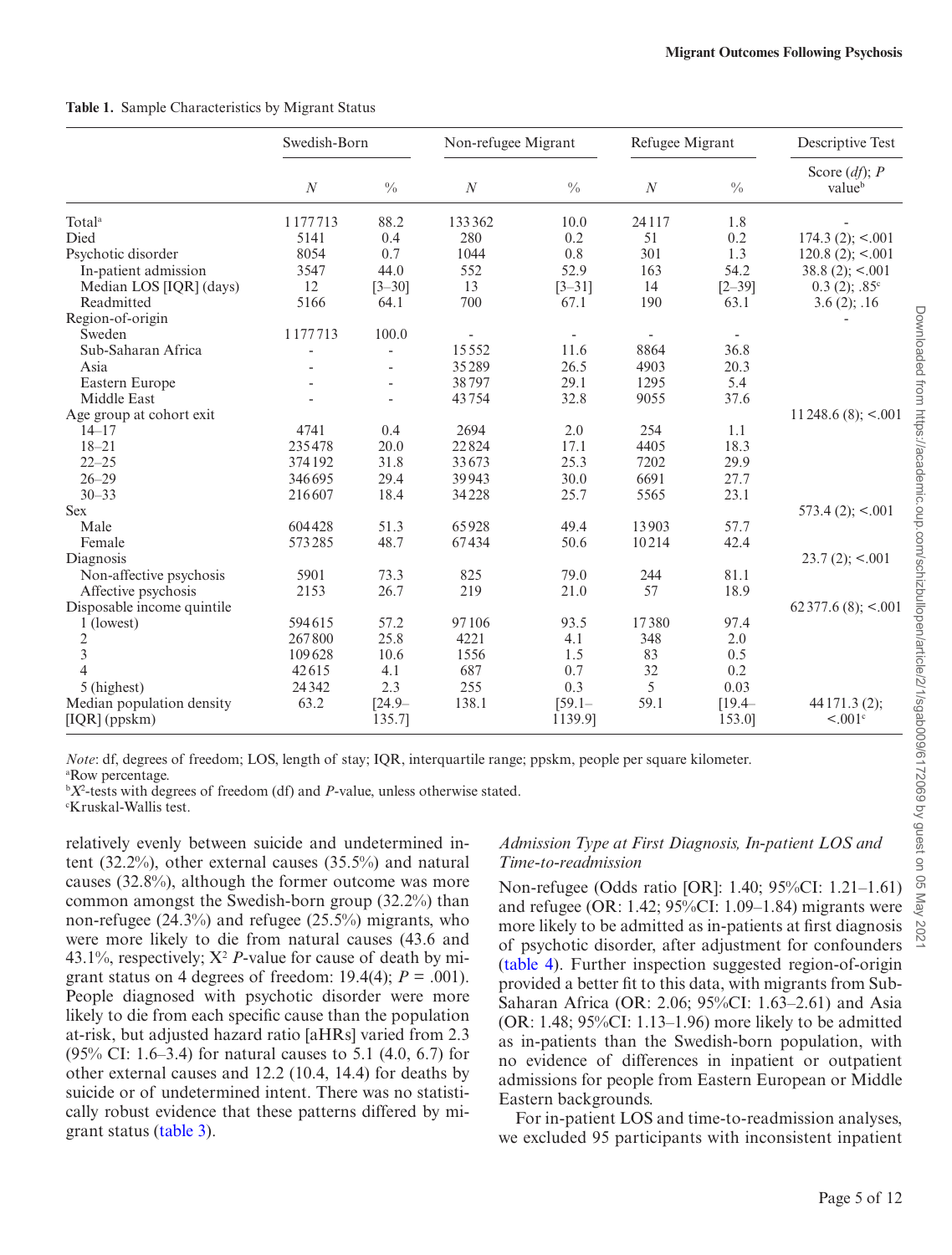|                                               |                        |               | Deaths in Psychosis Sample                                      |                                                                                                                                                                                |                      |                  | Deaths in Population-at-risk     |                                            |                                        |                                          |
|-----------------------------------------------|------------------------|---------------|-----------------------------------------------------------------|--------------------------------------------------------------------------------------------------------------------------------------------------------------------------------|----------------------|------------------|----------------------------------|--------------------------------------------|----------------------------------------|------------------------------------------|
|                                               | $\geq$                 | $\frac{5}{6}$ | Person-years<br>at-risk $(^{9}_{0})$                            | Mortality Rate <sup>a</sup><br>$(95\%CI)$                                                                                                                                      | $\geq$               | $\frac{5}{6}$    | Person-years<br>at-risk (%)      | Mortality Rate <sup>a</sup><br>$(95\%$ CI) | Unadjusted sHR<br>$(95\%CI)$           | Adjusted <sup>b</sup> sHR<br>$(95\%$ CI) |
| Total                                         | 271                    | 100.0         | 119704<br>(100.0)                                               | 226.4 (201.0, 255.0)                                                                                                                                                           | 5201                 | $100.0$          | 15121481 (100.0)                 | 34.4 (33.5, 35.3)                          | 6.58(5.83, 7.43)                       | 6.70(5.93, 7.58)c                        |
| AIC                                           |                        |               |                                                                 |                                                                                                                                                                                |                      |                  |                                  |                                            | 149314.8                               | 128863.2                                 |
| Swedish-born<br>Non-refugee<br>Migrant status | $\overline{10}$<br>253 | 93.7<br>3.7   | $\frac{106\,680\,\left(89.1\right)}{10\,388\,\left(8.7\right)}$ | 237.2 (209.7, 268.3)<br>96.3 (51.8, 178.9)                                                                                                                                     | 4888<br>270          | 94.0<br>5.2      | 13905193 (92.0)<br>1029463 (6.8) | 35.2 (34.2, 36.2)<br>26.2 (23.3, 29.5)     | 4.36(2.33, 8.19)<br>6.64 (5.86, 7.53)  | 4.86 (2.58, 9.14)<br>6.75(5.95, 7.66)    |
| Refugee<br>migrants                           | ∞                      | 3.0           | 2636 (2.2)                                                      | 303.5 (151.8, 606.8)                                                                                                                                                           | 43                   | $0.\overline{8}$ | 186825 (1.2)                     | 23.0 (17.1, 31.0)                          | 13.39 (6.32, 28.35)                    | 14.06(6.23, 31.74)                       |
| migrants<br>LRT for                           |                        |               |                                                                 |                                                                                                                                                                                |                      |                  |                                  |                                            | 4.8(2);0.09                            | 3.8(2); 0.15                             |
| interaction <sup>d</sup>                      |                        |               |                                                                 |                                                                                                                                                                                |                      |                  |                                  |                                            | 149269.5                               | 128863.4                                 |
| Region-of-origin<br>Sub-Saharan<br>Sweden     | 253                    | 93.4<br>1.5   | 106680 (89.1)<br>3500 (2.9)                                     | 237.2 (209.7, 268.3)<br>114.3(42.9, 304.5)                                                                                                                                     | 4888<br>$\heartsuit$ | 94.0<br>1.2      | 13905193 (92.0)<br>185108 (1.2)  | 33.5 (26.1, 43.0)<br>35.2 (34.2, 36.2)     | 3.73(1.35, 10.27)<br>6.64 (5.86, 7.53) | 2.76 (0.86, 8.88)<br>6.75(5.95, 7.66)    |
| Asia<br>Africa                                |                        |               |                                                                 | 126.4(40.8, 392.1)                                                                                                                                                             |                      |                  | 282389 (1.9)                     | 19.1 (14.6, 25.0)                          | 8.58 (2.72, 27.14)                     | 12.88(4.01, 41.34)                       |
| Eastern Eu-                                   | $\omega$ $\omega$      | $\Xi \Xi$     | 2373 (2.0)<br>2827 (2.4)                                        | 106.1(34.2, 329.1)                                                                                                                                                             | 54<br>86             | $\frac{0}{1.7}$  | 307371 (2.0)                     | 28.0 (22.6, 34.6)                          | 4.48(1.42, 14.13)                      | 4.85 (1.54, 15.33)                       |
| Middle East<br>LRT for<br>rope                | $\circledcirc$         | 3.0           | 4325 (3.6)                                                      | 185.0 (92.5, 369.9)                                                                                                                                                            | $\equiv$             | 2.1              | 441420 (2.9)                     | 25.1 (20.9, 30.3)                          | 8.07 (3.95, 16.49)<br>2.4(4);0.66      | 8.81 (4.28, 18.14)<br>4.8(4);0.3         |
| <i>interaction</i> <sup>c</sup><br>AIC        |                        |               |                                                                 |                                                                                                                                                                                |                      |                  |                                  |                                            | 149266.4                               | 128840.6                                 |
|                                               |                        |               |                                                                 | Note: FEP, First episode psychosis; HR, Hazard ratio; 95%(OI, 95% confidence interval; LRT, likelihood ratio test; df; degrees of freedom; AIC, Akaike's information criterion |                      |                  |                                  |                                            |                                        |                                          |

Table 2. Crude Mortality Rates Per 100000 Person-Years and sHR Estimates for Mortality in Those With and Without a Diagnosis of Psychotic Disorder, by Migrant Status **Table 2.** Crude Mortality Rates Per 100 000 Person-Years and sHR Estimates for Mortality in Those With and Without a Diagnosis of Psychotic Disorder, by Migrant Status and Region-of-origin and Region-of-origin *Note:* FEP, First episode psychosis; HR, Hazard ratio; 95%CI, 95% confidence interval; LRT, likelihood ratio test; df, degrees of freedom; AIC, Akaike's information criterion (with differences greater than ~5 points highlighted in bold and indicative of meaningful model improvement, where lower scores favor the improved model). (with differences greater than ~5 points highlighted in bold and indicative of meaningful model improvement, where lower scores favor the improved model). aper 100000 person-years. aPer 100000 person-years.

 $b$ Adjusted for current age, sex, income quintile, and population density.<br>
"Adjusted for current age, sex, income quintile, and population density.<br>
"From the model without an interaction term between FEP and migrant sta bAdjusted for current age, sex, income quintile, and population density.

cFrom the model without an interaction term between FEP and migrant status.

<span id="page-5-0"></span>d*Χ*2 (degrees of freedom); *P*-value.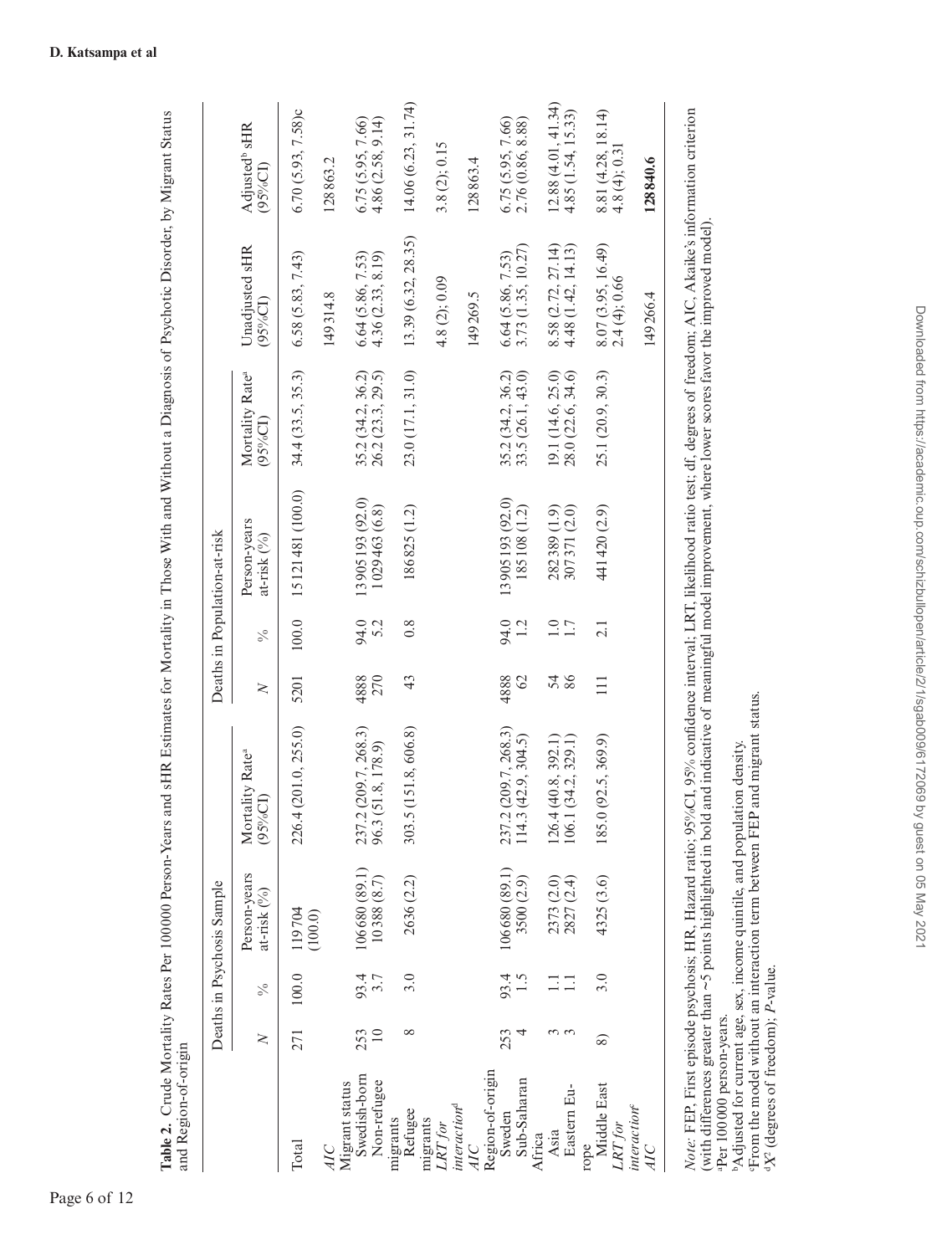|                                             | <b>Total Deaths</b>           |                       |                                     |
|---------------------------------------------|-------------------------------|-----------------------|-------------------------------------|
| Broad Cause of Death                        | $N\left(\frac{0}{0}\right)^a$ | Unadjusted HR (95%CI) | Adjusted <sup>b</sup> HR $(95\%CI)$ |
| Suicide and undetermined intent             |                               |                       |                                     |
| Overall                                     | 1734(31.7)                    | 12.4(10.6, 14.6)      | 12.2(10.4, 14.4)                    |
| Migrant status                              |                               |                       |                                     |
| Swedish-born                                | 1653(32.2)                    | 12.5(10.5, 14.7)      | 12.1(10.2, 14.3)                    |
| Non-refugee migrants                        | 68 (24.3)                     | 9.9(4.4, 21.7)        | 10.2(4.6, 22.6)                     |
| Refugee migrants                            | 13(25.5)                      | 40.6(13.3, 124.1)     | 32.8(9.6, 112.1)                    |
| LRT for interaction $(X^2 (df))$ ; P-value) |                               | 4.1(2); 0.13          | 2.4(2); 0.30                        |
| Other external causes                       |                               |                       |                                     |
| Overall                                     | 1945(35.5)                    | 5.1(4.1, 6.4)         | 5.1(4.0, 6.4)                       |
| Migrant status                              |                               |                       |                                     |
| Swedish-born                                | 1839 (35.8)                   | 5.4(4.3, 6.8)         | 5.3(4.2, 6.7)                       |
| Non-refugee migrants                        | 90(32.1)                      | 2.1(0.5, 8.4)         | 2.0(0.5, 8.1)                       |
| Refugee migrants                            | 16(31.4)                      | 4.5(0.6, 34.0)        | 4.3(0.6, 32.6)                      |
| LRT for interaction $(X^2 (df))$ ; P-value) |                               | 2.4(2); 0.31          | 2.5(2); 0.28                        |
| Natural causes                              |                               |                       |                                     |
| Overall                                     | 1793 (32.8)                   | 2.1(1.5, 3.0)         | 2.3(1.6, 3.3)                       |
| Migrant status                              |                               |                       |                                     |
| Swedish-born                                | 1649(32.1)                    | 2.1(1.4, 3.1)         | 2.3(1.6, 3.4)                       |
| Non-refugee migrants                        | 122(43.6)                     | 0.8(0.1, 5.5)         | 0.9(0.1, 6.4)                       |
| Refugee migrants                            | 22(43.1)                      | 6.8(1.6, 29.2)        | 10.5(2.3, 46.7)                     |
| LRT for interaction $(X^2 (df))$ ; P-value) |                               | 3.3(2); 0.20          | 4.0(2); 0.14                        |

<span id="page-6-0"></span>**Table 3.** Hazard Ratios for Mortality by Major Cause of Death, in People With a Diagnosis of Psychotic Disorder Compared to the General Population, by Migrant Status

*Note:* a Column percentages per category (total, Swedish-born, non-refugee migrant, refugee migrant). For any given category % sum to 100.0%. For example, for overall total deaths, 31.7% were deaths by suicide or undetermined intent, 35.5% other external causes and 32.8% natural causes.

b Adjusted for current age, sex, income quintile, and population density.

dates, including a second diagnosis or death date recorded before discharge for the index diagnosis. No differences in the excluded sample were found by migrant status  $(P = .95$ ; table 4). No clear differences in LOS were found by migrant status or region-of-origin, although we observed weak evidence of longer in-patient stays in refugees vs Swedish-born participants at first diagnosis for psychotic disorder (13.75 days; 95%CI: −0.86–28.36;  $P = .07$ ).

In multivariable competing risk regression models, time-to-readmission did not differ between refugees and the Swedish-born population (sHR: 0.96; 95%CI: 0.82–1.13) with some evidence of shorter time-toreadmission for non-refugee migrants (sHR: 1.10; 95%CI: 1.00–1.20;  $P = .04$ ), particularly those from Sub-Saharan Africa (sHR: 1.26; 95%CI: 1.11–1.42). After further adjustment for admission type and in-patient LOS at first diagnosis, there was no longer any statistically significant evidence for shorter time-toreadmission for non-refugee migrants (sHR: 1.08; 95% CI:  $0.99-1.18$ ;  $P = .08$ ), though such an effect remained evident in migrants from Sub-Saharan Africa (sHR: 1.19; 95% CI: 1.05–1.35). These patterns were similar when fitted under a Cox proportional hazards model ([Supplementary Table 3](http://academic.oup.com/schizophreniabulletin/article-lookup/doi/10.1093/schizbullopen/sgab009#supplementary-data)).

#### **Discussion**

#### *Principal Findings*

We investigated whether there were disparities in multiple outcomes following a first diagnosis of a psychotic disorder, by migrant status and region-of-origin, for the first time in a single national cohort. In our young cohort (followed until a maximum of 33 years old), we observed a large (over 6-fold) mortality gap between people diagnosed with a psychotic disorder and the remainder of the population up to 19 years after first diagnosis. This gap was evident for all broad causes of death, and most pronounced for death by suicide or of undetermined intent. Despite some variation in point estimates, there was no formal evidence that this mortality gap varied by migrant status or region-of-origin, though was present for nearly all groups save migrants of Sub-Saharan African origin. Non-refugee and refugee migrants were 40% more likely to be admitted as inpatients at first diagnosis for psychotic disorder, consistent with our earlier work that they were also more likely to be compulsorily detained. Further inspection suggested risk of inpatient admission was greatest for people from Sub-Saharan Africa and Asia in our cohort. Fewer differences in in-patient LOS at first hospitalization for psychotic disorder were observed;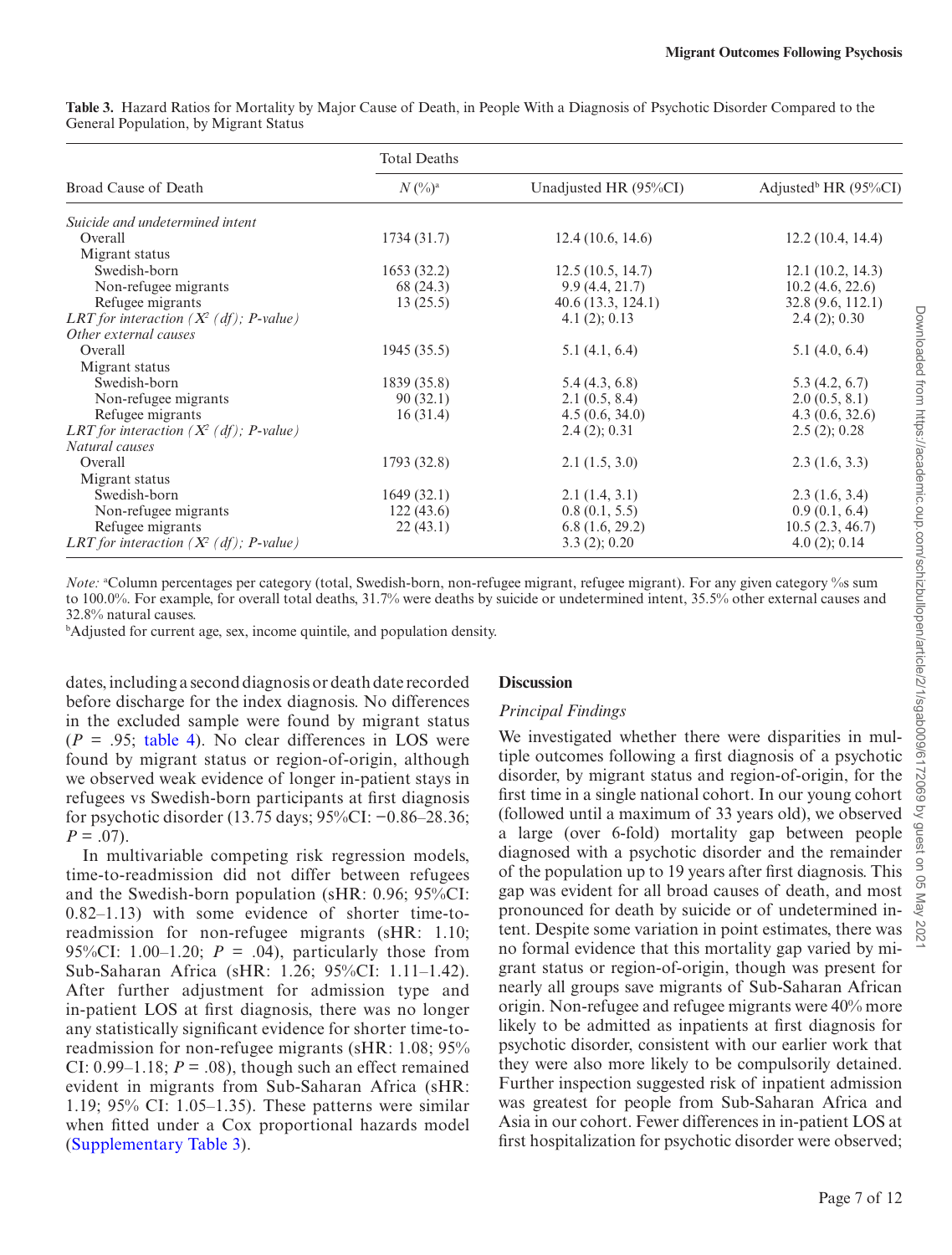|                                               | In-patient<br>Sample <sup>a</sup> |                  | In-patient Admission at<br>First Diagnosis |                            | LOS (Days)                                                 |                                                | Disorder <sup>a</sup> | for Psychotic<br>Readmission | Time-to-Readmission       |                                            |                                       |
|-----------------------------------------------|-----------------------------------|------------------|--------------------------------------------|----------------------------|------------------------------------------------------------|------------------------------------------------|-----------------------|------------------------------|---------------------------|--------------------------------------------|---------------------------------------|
|                                               | $\geq$                            | $\frac{5}{6}$    | OR (95% CI)<br>Unadjusted                  |                            | Adjusted <sup>b</sup> OR Unadjusted B<br>(95% CI) (95% CI) | Adjusted <sup>b</sup> B<br>$(95\% \text{ CI})$ | $\geq$                | $\frac{5}{6}$                | sHR (95%CI)<br>Unadjusted | Adjustment<br>$(95\%$ CI)<br>$1^\circ$ sHR | Adjustment<br>(95%CI)<br>$2^d$ sHR    |
| Total                                         | 4262                              | 100.0            |                                            |                            |                                                            |                                                | 5962                  | 100.0                        |                           |                                            |                                       |
| Swedish-born<br>Non-refugee<br>Migrant status | 552<br>3547                       | 83.2             | $.43(1.25 -$                               | $-12.1$                    | $0.86(-6.38 -$                                             | $2.32(-5.74 - 10.38)$                          | 5086<br>689           | 85.3                         | $1.14(1.05 -$             | $-00.1160$                                 | 1.08 (0.99-                           |
| Refugee<br>migrants                           | 163                               | 3.8              | $.50(1.19 -$<br>(52)                       | $1.42(1.09 -$<br>1.61)     | $11.03(-1.66-$<br>8.11)                                    | $13.75(-0.86-$                                 | 187                   | 3.1                          | $0.99(0.85 -$<br>1.23)    | 0.96 (0.82<br>$1.20$ <sup>*</sup>          | $0.93(0.79 -$<br>$1.18$ <sup>**</sup> |
| migrants<br>ЯC                                |                                   |                  | 12915.6<br>.89                             | 12075.7<br>1.84)           | 48350.3<br>23.71)                                          | $28.36$ <sup>***</sup><br>46079.2              |                       |                              | 102630.6<br>1.14          | 96143.4<br>1.13                            | 95886.3<br>1.09)                      |
| Region-of-origin<br>Sweden                    | 3547                              | 83.2             |                                            |                            |                                                            |                                                | 5086                  | 85.3                         |                           |                                            |                                       |
| Sub-Saharan<br>Africa                         | 237                               | 5.6              | $2.14(1.73-$<br>2.64                       | $\frac{2.06}{2.61}$ (1.63- | $5.99(-4.69 -$<br>16.68)                                   | $6.96 (-4.85 - 18.77)$                         | 263                   | $\frac{4}{4}$                | 1.26(1.11)<br>1.42        | $1.24(1.09 -$<br>1.41)                     | $1.19(1.05 -$<br>1.35)                |
| Asia                                          | 135                               | 3.2              | $\frac{1.41}{1.80}$ (1.10-                 | $\frac{1.48}{1.96}$ (1.13- | $0.24(-13.57-$<br>14.06                                    | $2.20(-12.94 - 17.35)$                         | 161                   | 2.7                          | $1.02(0.87 -$<br>1.20     | $0.99(0.83 -$<br>1.18                      | 0.99(0.83)<br>1.18                    |
| Eastern Europe                                | 134                               | $\overline{3.1}$ | $.15(0.91 -$<br>46)                        | $1.09(0.84 -$<br>1.40      | $-0.40(-14.37$<br>13.57)                                   | $1.93(-13.36-17.21)$                           | 181                   | 3.0                          | $1.12(0.96 -$<br>1.31)    | 1.09(0.93)<br>1.29                         | 1.05(0.89)<br>1.24                    |
| Middle East                                   | 209                               | 4.9              | $.21(1.00 -$<br>$.47)**$                   | 1.16 (0.94<br>1.44         | $4.22(-7.03-$<br>15.48)                                    | $5.75(-6.61-18.11)$                            | 271                   | 4.6                          | $1.01(0.90 -$<br>1.14     | 0.95(0.84)<br>1.09                         | 0.96(0.84)<br>1.09                    |
| AIC                                           |                                   |                  | 2898.8                                     | 12060.8                    | 48355.6                                                    | 46084.7                                        |                       |                              | 02630.4                   | 96140.6                                    | 95887.4                               |

# *Note*: LOS, length of stay; OR, odds ratio; 95% CI, 95% confidence interval; Β, Beta; sHR, sub-Hazard ratio; AIC, Akaike's information criterion (with differences greater than ~5 points highlighted in bold and indicative of meaningful model improvement, where lower scores favor the improved model). than ~5 points highlighted in bold and indicative of meaningful model improvement, where lower scores favor the improved model).

"Total sample with first diagnosis of psychotic disorder: 9399. For analyses on in-patient LOS and time-to-readmission, we excluded 95 participants with errors in their<br>in-patient discharge dates (including a second diagno in-patient discharge dates (including a second diagnosis or death recorded before their discharge date from their index admission). Excluded participants were: 81 (85.3%) aTotal sample with first diagnosis of psychotic disorder: 9399. For analyses on in-patient LOS and time-to-readmission, we excluded 95 participants with errors in their Swedish-born, 11 (11.6%) non-refugee migrants, 3 refugee migrants (3.2%), similar to the pattern in the included in-patient sample (Fisher's Exact Test *P* = .95). Swedish-born, 11 (11.6%) non-refugee migrants, 3 refugee migrants (3.2%), similar to the pattern in the included in-patient sample (Fisher's Exact Test  $P = .95$ ). "Adjusted for current age, sex, income quintile, population density and diagnosis type.<br>"Adjusted for current age, sex, income quintile, population density, diagnosis type, first admission type and length of inpatient stay bAdjusted for age group at diagnosis, sex, income quintile, population density and diagnosis type (non-affective vs affective psychosis). bAdjusted for age group at diagnosis, sex, income quintile, population density and diagnosis type (non-affective vs affective psychosis). cAdjusted for current age, sex, income quintile, population density and diagnosis type.

dAdjusted for current age, sex, income quintile, population density, diagnosis type, first admission type and length of inpatient stay variable. \*  $P = .04$ ; \*\*  $P = .08$ ; \*\*\*  $P = .07$ . \**P* = .04; \*\**P* = .08; \*\*\**P* = .07.

<span id="page-7-0"></span>**Table 4.** Healthcare Use Following First Diagnosis of Psychotic Disorder, by Migrant Status and Region-of-Origin

Table 4. Healthcare Use Following First Diagnosis of Psychotic Disorder, by Migrant Status and Region-of-Origin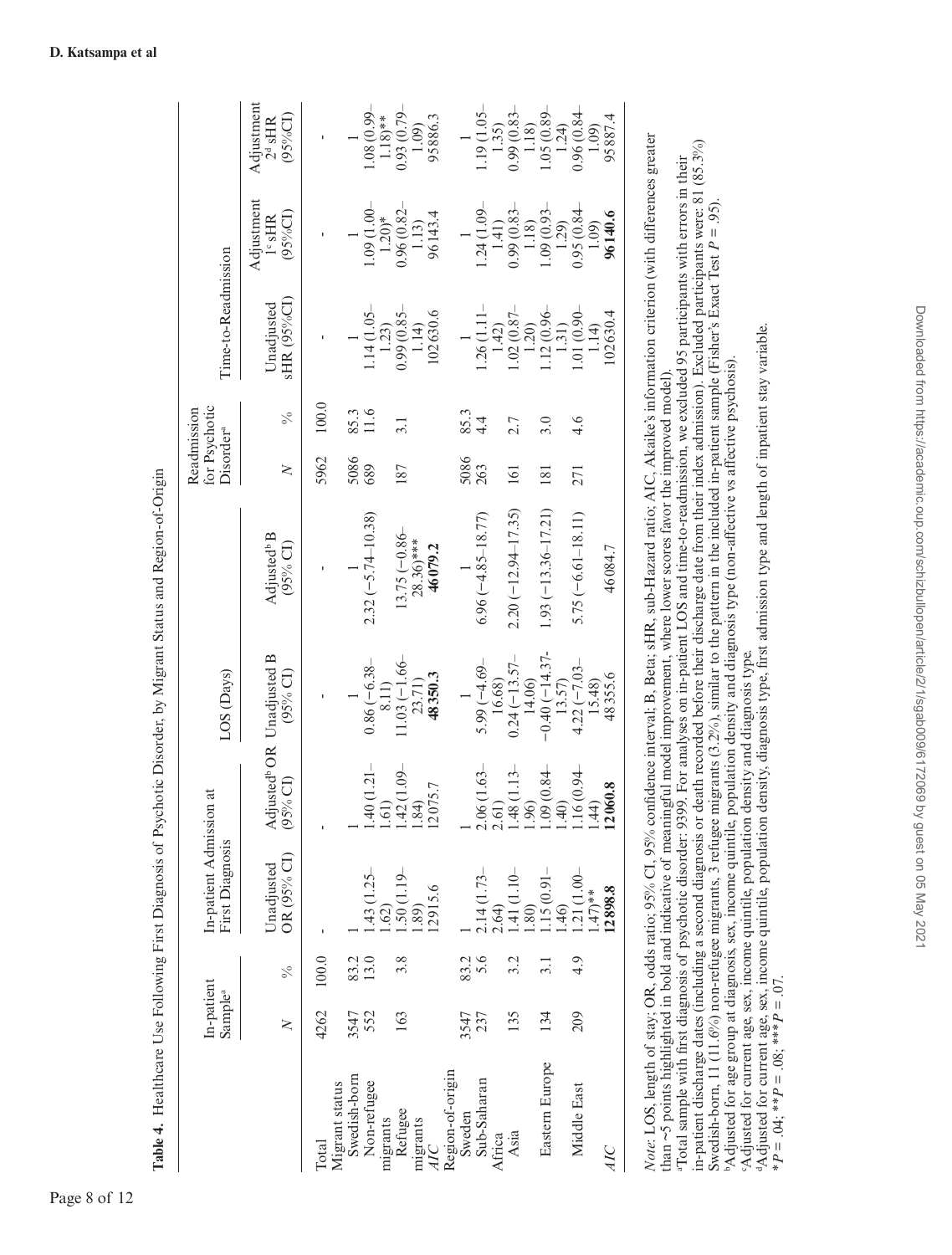the average length of inpatient stay in our cohort was around 12 days. Time-to-readmission for psychotic disorder was shorter for migrants from Sub-Saharan Africa, not explained by confounding factors, including admission type or length of inpatient stay at first diagnosis.

#### *Meaning of Findings*

Consistent with previous evidence,  $5,6,15$  $5,6,15$  $5,6,15$  $5,6,15$  we identified a persistent and gross mortality gap between people with and without psychotic disorder in Sweden. This mortality gap was detectable across all groups, irrespective of migrant status or region-of-origin, consistent with findings from 2 studies in South London which found the mortality gap for people with FEP was similar across different ethnic groups. $14,15$  $14,15$  To our knowledge, this is the first study to inspect the mortality gap in refugees with psychotic disorder; although we did not detect statistically significant effect modification between migrant status and psychosis on all-cause or cause-specific mortality, refugees had the largest point estimate for the all-cause mortality gap (over 14 times greater for refugees with psychosis than refugees without psychosis), as well as for deaths by suicide/undetermined intent and natural causes. Larger studies are required to examine this potential disparity, but more immediately, clinicians working in refugee populations with psychotic disorders should be aware of the particularly high crude mortality rates experienced by this group (303.5 deaths per 100000 people per year). While we have previously shown that migrants are at lower risk of death by suicide in the general population, $24$  this pattern differs for non-refugee and refugee migrants diagnosed with a psychotic disorder, who were, respectively over 10 and 32 times more likely to die by suicide/undetermined intent than their non-psychotic counterparts.

Previous research strongly supports higher rates of psychotic disorder amongst migrants and their children, $^{12}$  including higher first admission rates to hospital where this is the primary mode of care.<sup>35</sup> Few studies have directly compared whether migrants are more or less likely to receive inpatient vs outpatient care during treatment for their first diagnosis of psychotic disorder. We extended this research to demonstrate that both non-refugee and refugee migrants were around 40% more likely to receive an inpatient admission at first diagnosis compared with their Swedish-born counterparts. Similarly to the United Kingdom,<sup>[16](#page-10-4)</sup> this risk was greatest for people from likely visible minority migrant backgrounds from Sub-Saharan Africa and Asia. Several factors may explain this finding, including the increased likelihood of compulsory admission for psychiatric care, including FEP, for people from Black, Asian and other ethnic minority backgrounds, which has been strongly and consistently observed in Sweden,<sup>25</sup> the United Kingdom,<sup>16</sup> and elsewhere,<sup>36</sup> and would typically be accompanied by inpatient rather than outpatient treatment. Greater likelihood of inpatient admission may also be explained by a longer duration of untreated psychosis [DUP] observed in some migrant groups,[37](#page-10-25),[38](#page-10-26) potentially delaying treatment and resulting in more severe FEP requiring hospitalization. Several factors may delay treatment-seeking in migrant groups, including unfamiliarity of the legal entitlement to healthcare in Sweden, or other cultural or structural barriers in accessing timely treatment, including language barriers, multiple complex health needs requiring treatment or fear of legal repercussions for refugees. $39,40$  $39,40$  We suggest that these findings will generalize to other settings where non-refugee and refugee migrants may be at both greater risk of psychosis,<sup>41</sup> and face differential outcomes in their treatment pathways.<sup>[42](#page-10-30)</sup>

We also observed tentative evidence, in need of replication in larger samples, that refugees experienced a 2-week longer in-patient admission at first diagnosis for psychosis than their Swedish-born counterparts. This may highlight greater additional needs in this group, and suggests that clinical services in settings with higher refugee populations will require appropriate tailoring to ensure equitable provision of effective and timely care. Unlike studies in the United Kingdom, we found no evidence of longer inpatient stays for people from likely Black backgrounds (ie, in our sample, migrants from Sub-Saharan Africa), or from any other migrant background, though imprecision around our estimates suggests our ability to detect these effects may have been limited by sample size.

We found non-refugee migrants, but not refugees, were readmitted more quickly for psychotic disorder than the Swedish-born group over the follow-up period. This suggests further work is needed to unpack these differential findings, which were not accounted for after adjustment for a priori confounders or type of admission or length of in-patient stay. Refugees may receive additional welfare support by virtue of their legal status compared with non-refugee migrants which protects against readmission, or alternatively may be less likely to re-engage with services for some of the reasons outlined above. Previous studies have identified other inequalities in mental healthcare offered to migrants and refugees, which need to be explored in this context. For example, migrant and ethnic minority groups experiencing psychotic disorder are less likely to be offered newer sec-ond-generation antipsychotics,<sup>[43](#page-10-31),44</sup> including clozapine<sup>[45](#page-11-0)</sup> to manage psychotic symptoms, while lower rates of antipsychotic medication adherence have been observed for some ethnic minority groups.<sup>46[,47](#page-11-2)</sup>

#### *Strengths and Limitations*

Our study has a number of methodological strengths, including a large, national cohort design with substantial diversity by migrant status and region-of-origin, and virtually no missing data. Diagnoses recorded in the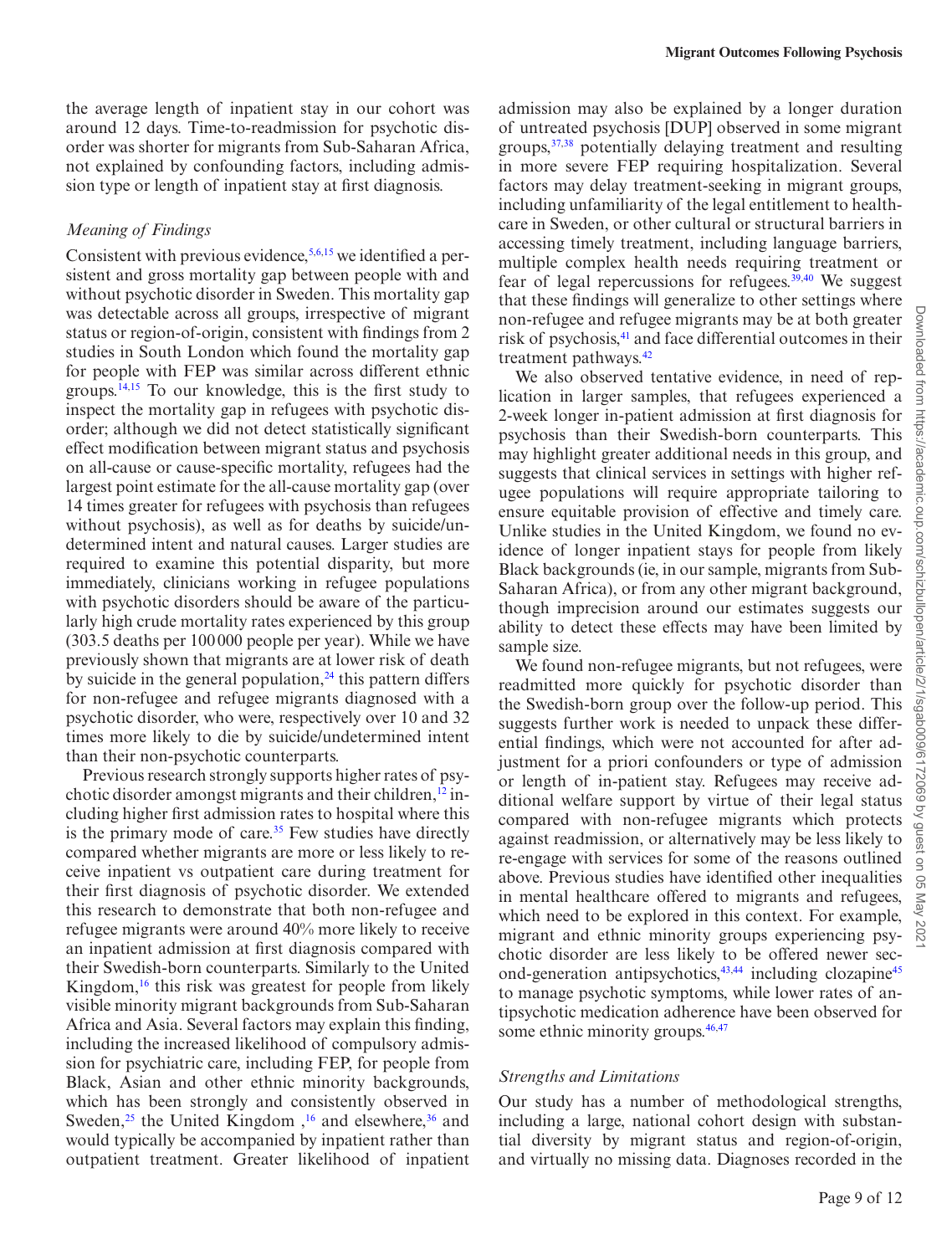Swedish National Patient Register have good validity.<sup>48,[49](#page-11-4)</sup> The register has achieved 100% coverage of all inpatient settings since 1987, and outpatient settings since 2006. We used CRR appropriate for 2 outcomes (mortality, timeto-readmission) as emigration (for both) and death (for time-to-readmission) may have been legitimate competing events; indeed, fitting mortality data using Cox proportional hazards models may have resulted in erroneous interpretation of the results [\(Supplementary Table 1\)](http://academic.oup.com/schizophreniabulletin/article-lookup/doi/10.1093/schizbullopen/sgab009#supplementary-data). Despite our large cohort size, including over 9000 people with a first diagnosis of psychotic disorder, we may have had limited power to detect differences by migrant status or region-of-origin for some outcomes, including causespecific mortality gaps, LOS and time-to-readmission, as well as our effect modification analyses with respect to mortality. We were unable to control for parental education or family history of psychiatric problems giving limited availability on these covariates in migrant groups recorded in the registers. Information regarding premigration experiences was also unavailable. We excluded children of migrants from this study as we were interested in understanding possible inequalities in outcomes after first diagnosis of psychotic disorder for first-generation refugee and non-refugee migrants. Children of migrants continue to face elevated risk of psychosis, in Sweden<sup>50</sup> and elsewhere,[12](#page-10-0) and may also experience differential outcomes thereafter, which should be considered in further research.

# *Implications*

Our study highlights complex patterns of disparities by migrant status and region-of-origin in a cohort of young people diagnosed with psychotic disorder for the first time in Sweden. The mortality gap between people with psychosis and the general population appears a ubiquitous disparity irrespective of migrant background, and suggests selected interventions are needed to prevent key causes of reduced life expectancy in this group, including suicide prevention and physical health interventions. Greater likelihood of receiving inpatient vs outpatient care for migrants is consistent with narratives of delayed treatment, complex health needs, and worse (including coercive) pathways to and through care, perhaps culminating in longer inpatient stays for refugees and quicker readmission for migrants of Sub-Saharan African origin. These findings highlight the need to examine and remove barriers to equitable service provision, including the need to design culturally sensitive, early detection and intervention services that offer accessible, destigmatized, and timely treatment for all residents in Sweden irrespective of migrant status or region-of-origin.

# **Supplementary Material**

Supplementary data are available at *Schizophrenia Bulletin Open* online.

# **Funding**

This work was supported by a Sir Henry Dale Fellowship jointly funded by the Wellcome Trust and the Royal Society (grant number: 101272/Z/13/Z to J.B.K.). J.B.K., S.A., and D.K. were supported by the National Institute for Health Research University College London Hospital Biomedical Research Centre. A.C.H. was funded by Forte (grant number: 2016-00870).

# **Acknowledgments**

The authors have declared that there are no conflicts of interest in relation to the subject of this study.

# **References**

- <span id="page-9-0"></span>1. Perälä J, Suvisaari J, Saarni SI, *et al.* Lifetime prevalence of psychotic and bipolar I disorders in a general population. *Arch Gen Psychiatry.* 2007;64(1):19–28.
- <span id="page-9-1"></span>2. Correll CU, Robinson DG, Schooler NR, *et al.* Cardiometabolic risk in patients with first-episode schizophrenia spectrum disorders: baseline results from the RAISE-ETP study. *JAMA Psychiatry.* 2014;71(12):1350–1363.
- 3. Osborn DP, Petersen I, Beckley N, Walters K, Nazareth I, Hayes J. Weight change over two years in people prescribed olanzapine, quetiapine and risperidone in UK primary care: Cohort study in THIN, a UK primary care database. *J Psychopharmacol.* 2018;32(10):1098–1103.
- <span id="page-9-2"></span>4. Das-Munshi J, Ashworth M, Dewey ME, *et al.* Type 2 diabetes mellitus in people with severe mental illness: inequalities by ethnicity and age. Cross-sectional analysis of 588 408 records from the UK. *Diabet Med.* 2017;34(7):916–924.
- <span id="page-9-3"></span>5. Oakley P, Kisely S, Baxter A, *et al.* Increased mortality among people with schizophrenia and other non-affective psychotic disorders in the community: A systematic review and metaanalysis. *J Psychiatr Res.* 2018;102:245–253.
- <span id="page-9-4"></span>6. Laursen TM, Munk-Olsen T, Vestergaard M. Life expectancy and cardiovascular mortality in persons with schizophrenia. *Curr Opin Psychiatry.* 2012;25(2):83–88.
- <span id="page-9-5"></span>7. Crump C, Winkleby MA, Sundquist K, Sundquist J. Comorbidities and mortality in persons with schizophrenia: a Swedish national cohort study. *Am J Psychiatry.* 2013;170(3):324–333.
- <span id="page-9-6"></span>8. Hayes JF, Marston L, Walters K, King MB, Osborn DPJ. Mortality gap for people with bipolar disorder and schizophrenia: UK-based cohort study 2000–2014. *Br J Psychiatry*. 2017;211(3):175–181.
- <span id="page-9-7"></span>9. Emsley R, Rabinowitz J, Medori R; Early Psychosis Global Working Group. Remission in early psychosis: rates, predictors, and clinical and functional outcome correlates. *Schizophr Res.* 2007;89(1-3):129–139.
- 10. Cassidy CM, Norman R, Manchanda R, Schmitz N, Malla A. Testing definitions of symptom remission in firstepisode psychosis for prediction of functional outcome at 2 years. *Schizophr Bull.* 2010;36(5):1001–1008.
- <span id="page-9-8"></span>11. Alvarez-Jimenez M, Priede A, Hetrick SE, *et al.* Risk factors for relapse following treatment for first episode psychosis: a systematic review and meta-analysis of longitudinal studies. *Schizophr Res*. 2012;139(1–3):116–128.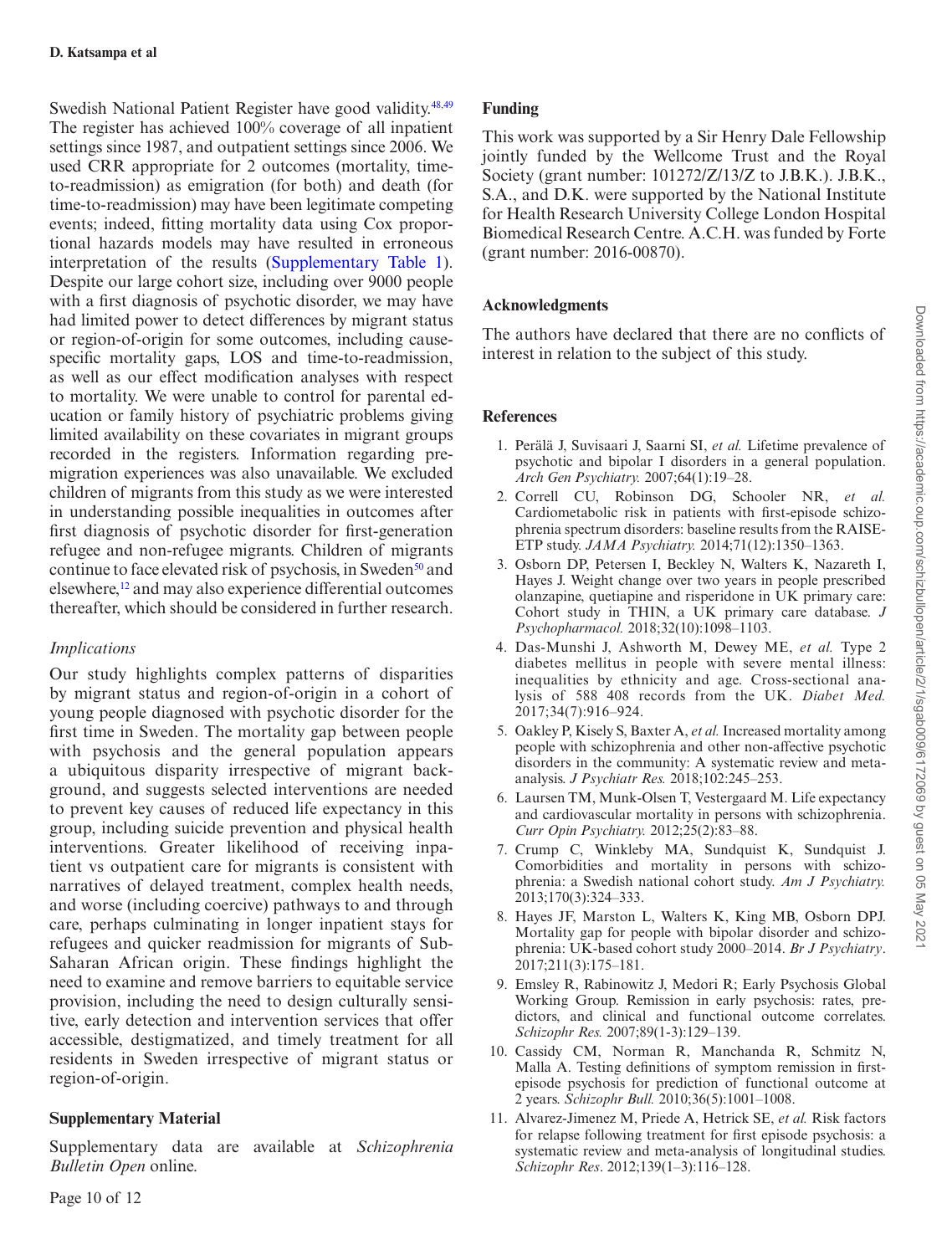- <span id="page-10-0"></span>12. Selten JP, van der Ven E, Termorshuizen F. Migration and psychosis: a meta-analysis of incidence studies. *Psychol Med.* 2020;50(2):303–313.
- <span id="page-10-1"></span>13. Hollander AC, Dal H, Lewis G, Magnusson C, Kirkbride JB, Dalman C. Refugee migration and risk of schizophrenia and other non-affective psychoses: cohort study of 1.3 million people in Sweden. *BMJ.* 2016;352:i1030.
- <span id="page-10-2"></span>14. Das-Munshi J, Chang C-K, Dutta R, *et al.* Ethnicity and excess mortality in severe mental illness: a cohort study. *The Lancet Psychiatry*. 2017;4(5):389–399.
- <span id="page-10-3"></span>15. Reininghaus U, Dutta R, Dazzan P, *et al.* Mortality in schizophrenia and other psychoses: a 10-year follow-up of the ӔSOP first-episode cohort. *Schizophr Bull.* 2015;41(3):664–673.
- <span id="page-10-4"></span>16. Barnett P, Mackay E, Matthews H, *et al.* Ethnic variations in compulsory detention under the Mental Health Act: a systematic review and meta-analysis of international data. *Lancet Psychiatry.* 2019;6(4):305–317.
- <span id="page-10-5"></span>17. Newman L, Harris V, Evans LJ, Beck A. Factors associated with length of stay in psychiatric inpatient services in London, UK. *Psychiatr Q.* 2018;89(1):33–43.
- <span id="page-10-6"></span>18. Jacobs R, Gutacker N, Mason A, *et al.* Determinants of hospital length of stay for people with serious mental illness in England and implications for payment systems: a regression analysis. *BMC Health Serv Res.* 2015;15:439.
- <span id="page-10-7"></span>19. Mohan R, McCrone P, Szmukler G, Micali N, Afuwape S, Thornicroft G. Ethnic differences in mental health service use among patients with psychotic disorders. *Soc Psychiatry Psychiatr Epidemiol.* 2006;41(10):771–776.
- <span id="page-10-8"></span>20. Birchwood M, Cochrane R, Macmillan F, Copestake S, Kucharska J, Carriss M. The influence of ethnicity and family structure on relapse in first-episode schizophrenia. A comparison of Asian, Afro-Caribbean, and white patients. *Br J Psychiatry.* 1992;161:783–790.
- <span id="page-10-9"></span>21. Maguire J, Sizer H, Mifsud N, O'Donoghue B. Outcomes for migrants with a first episode of psychosis: a systematic review. *Schizophr Res.* 2020;222:42–48.
- <span id="page-10-10"></span>22. DesMeules M, Gold J, McDermott S, *et al.* Disparities in mortality patterns among Canadian immigrants and refugees, 1980–1998: results of a national cohort study. *J Immigr Health*. 2005;7(4):221–232.
- <span id="page-10-11"></span>23. Jervelund SS, Malik S, Ahlmark N, Villadsen SF, Nielsen A, Vitus K. Morbidity, self-perceived health and mortality among non-Western immigrants and their aescendants in Denmark in a life phase perspective. *J Immigr Minor Health.* 2017;19(2):448–476.
- <span id="page-10-12"></span>24. Hollander AC, Pitman A, Sjöqvist H, *et al.* Suicide risk among refugees compared with non-refugee migrants and the Swedish-born majority population. *Br J Psychiatry.* 2020;217(6):686–692.
- <span id="page-10-13"></span>25. Terhune J, Dykxhoorn J, Mackay E, Hollander A-C, Kirkbride JB, Dalman C. Migrant status and risk of compulsory admission at first diagnosis of psychotic disorder: a population-based cohort study in Sweden. *Psychol Med*. 2020:1–10. doi: [10.1017/S0033291720002068](https://doi.org/10.1017/S0033291720002068)
- <span id="page-10-14"></span>26. Wheeler A, Moyle S, Jansen C, Robinson E, Vanderpyl J. Fiveyear follow-up of an acute psychiatric admission cohort in Auckland, New Zealand. *N Z Med J.* 2011;124(1336):30–38.
- <span id="page-10-15"></span>27. Turner MA, Boden JM, Mulder RT. Predictors of hospitalization two years after treatment for first-episode psychosis. *Psychiatr Serv.* 2013;64(12):1230–1235.
- <span id="page-10-16"></span>28. Addington DE, Beck C, Wang J, *et al.* Predictors of admission in first-episode psychosis: developing a risk

adjustment model for service comparisons. *Psychiatr Serv.* 2010;61(5):483–488.

- <span id="page-10-17"></span>29. Lay B, Lauber C, Nordt C, Rössler W. Patterns of inpatient care for immigrants in Switzerland: a case control study. *Soc Psychiatry Psychiatr Epidemiol.* 2006;41(3):199–207.
- <span id="page-10-18"></span>30. Golay P, Baumann PS, Jaton L, *et al.* Migration in patients with early psychosis: a 3-year prospective follow-up study. *Psychiatry Res.* 2019;275:108–114.
- <span id="page-10-19"></span>31. Bessaha ML, Shumway M, Smith ME, Bright CL, Unick GJ. Predictors of hospital length and cost of stay in a national sample of adult patients with psychotic disorders. *Psychiatr Serv.* 2017;68(6):559–565.
- <span id="page-10-20"></span>32. Pauselli L, Verdolini N, Bernardini F, Compton MT, Quartesan R. Predictors of length of stay in an inpatient psychiatric unit of a general hospital in Perugia, Italy. *Psychiatr Q.* 2017;88(1):129–140.
- <span id="page-10-21"></span>33. Harris S, Dykxhoorn J, Hollander AC, Dalman C, Kirkbride JB. Substance use disorders in refugee and migrant groups in Sweden: A nationwide cohort study of 1.2 million people. *PLoS Med.* 2019;16(11):e1002944.
- <span id="page-10-22"></span>34. Sundquist K, Malmström M, Johansson SE. Neighbourhood deprivation and incidence of coronary heart disease: a multilevel study of 2.6 million women and men in Sweden. *J Epidemiol Community Health.* 2004;58(1):71–77.
- <span id="page-10-23"></span>35. Tortelli A, Morgan C, Szoke A, *et al.* Different rates of first admissions for psychosis in migrant groups in Paris. *Soc Psychiatry Psychiatr Epidemiol.* 2014;49(7):1103–1109.
- <span id="page-10-24"></span>36. Fassaert T, Heijnen H, de Wit MA, Peen J, Beekman AT, Dekker J. The association between ethnic background and characteristics of first mental health treatment for psychotic disorders in the Netherlands between 2001 and 2005. *Soc Psychiatry Psychiatr Epidemiol.* 2016;51(12):1591–1601.
- <span id="page-10-25"></span>37. Boonstra N, Sterk B, Wunderink L, Sytema S, De Haan L, Wiersma D. Association of treatment delay, migration and urbanicity in psychosis. *Eur Psychiatry.* 2012;27(7):500–505.
- <span id="page-10-26"></span>38. Nerhus M, Berg AO, Haram M, Kvitland LR, Andreassen OA, Melle I. Migrant background and ethnic minority status as predictors for duration of untreated psychosis. *Early Interv Psychiatry.* 2015;9(1):61–65.
- <span id="page-10-27"></span>39. Khan F, Amatya B. Refugee health and rehabilitation: challenges and response. *J Rehabil Med.* 2017;49(5): 378–384.
- <span id="page-10-28"></span>40. Hollander A-C, Mackay E, Sjöqvist H, Kirkbride JB, Bäärnhielm S, Dalman C. Psychiatric care use among migrants to Sweden compared with Swedish-born residents: a longitudinal cohort study of 5 150 753 people. *BMJ Glob Heal*. 2020;5(9):e002471.
- <span id="page-10-29"></span>41. Anderson KK, Cheng J, Susser E, McKenzie KJ, Kurdyak P. Incidence of psychotic disorders among firstgeneration immigrants and refugees in Ontario. *CMAJ.* 2015;187(9):E279–E286.
- <span id="page-10-30"></span>42. Rotenberg M, Tuck A, Ptashny R, McKenzie K. The role of ethnicity in pathways to emergency psychiatric services for clients with psychosis. *BMC Psychiatry*. 2017;17(1):137
- <span id="page-10-31"></span>43. Lawson W, Johnston S, Karson C, *et al.* Racial differences in antipsychotic use: claims database analysis of Medicaidinsured patients with schizophrenia - PubMed. *Ann Clin Psychiatry*. 2015;27(4):242–252.
- <span id="page-10-32"></span>44. Wang PS, West JC, Tanielian T, Pincus HA. Recent patterns and predictors of antipsychotic medication regimens used to